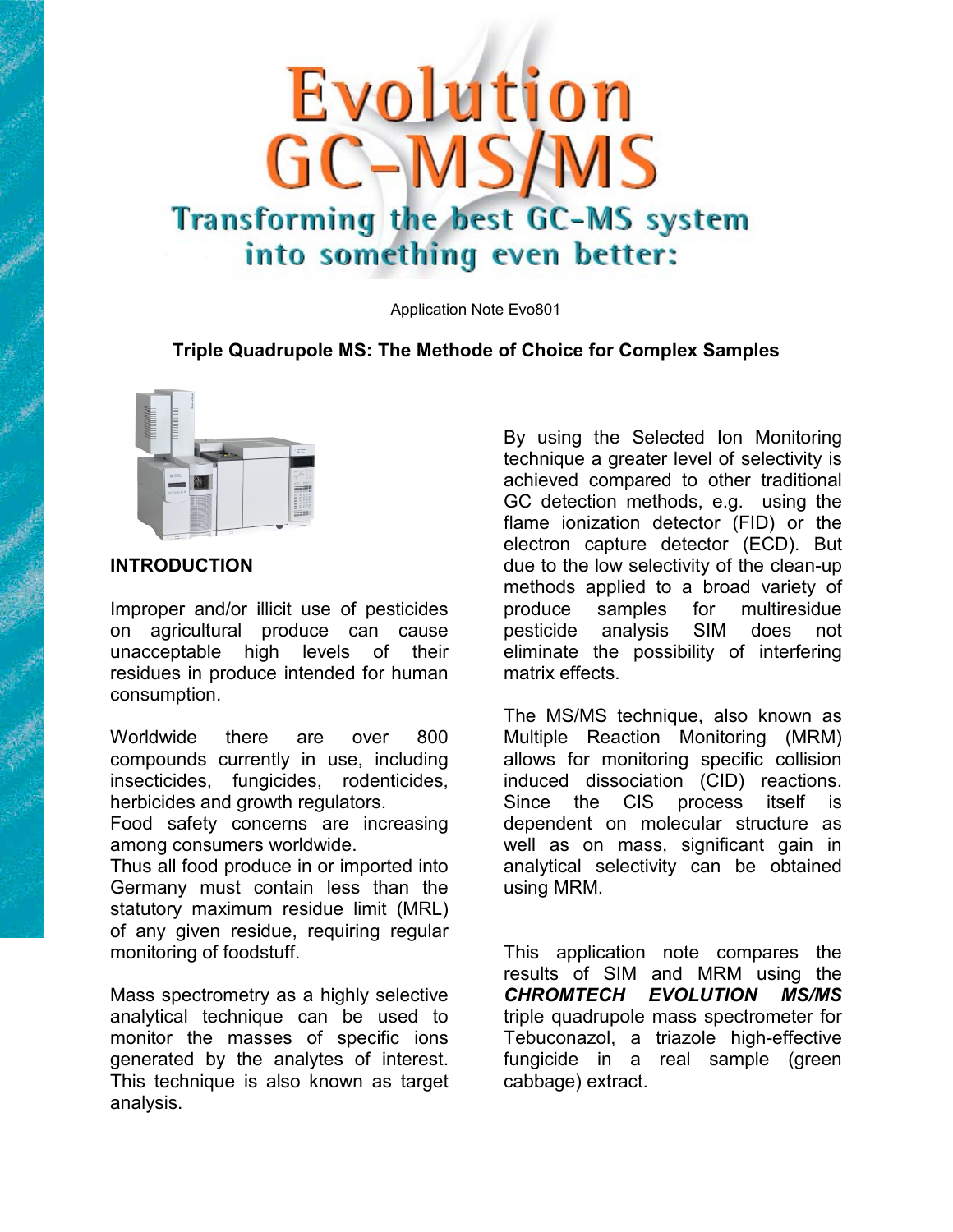## **METHODS**

#### **Extraction Method**

Sample preparation was performed according to both the "DFG Method S19":

- 1. The sample was rapidly homogenized using a Ultra-Turrax blender
- 2. Extraction with acetone/water
- 3. Liquid/liquid partition with cyclohexane/ethylacetate
- 4. Gel permeation chromatograpy
- 5. Analysis of the extract by GC/MS (SIM) and GC/MS/MS (MRM)

# **GC Method**

|               | Agilent 7890N GC with CTC CombiPAL autosampler |
|---------------|------------------------------------------------|
| Column:       | HP-5ms, 30m x 0.25 mm ID x .25 um              |
| Flow Rate:    | 1mL/min Constant Flow                          |
| Oven Program: | 70 °C, Hold 2 min                              |
|               | 280°C @ 25°C/min, Hold 5 min                   |
| Inlet:        | 250°C, 1 min splitless, 1 µL injected          |

### **MS Method**

CHROMTECH EVOLUTION GC/MS/MS triple quadrupole mass spectrometer

| <b>Ionization Mode:</b><br>Electron energy:<br>lon source temp.:<br>Quadrupole temp.: | Electron ionization (EI)<br>70eV<br>230 °C<br>$150^{\circ}$ C                                                                                                                                                                               |
|---------------------------------------------------------------------------------------|---------------------------------------------------------------------------------------------------------------------------------------------------------------------------------------------------------------------------------------------|
| SIM mode:                                                                             | 1 Group with 4 ions: m/z 250, 125, 83, 70<br>Scan Time: 0.2<br>Resolution (SIM width): Low (0.9)                                                                                                                                            |
| MRM mode:                                                                             | 1 Group with 4 transitions:<br>m/z 125> m/z 89 @ -15V CE<br>m/z 250> m/z 125 @ -18V CE<br>m/z 250> m/z 139 @ -18V CE<br>m/z 250> m/z 70 @ -15V CE<br>Scan Time: 0.2<br>Resolution Q1.1.0 / Q3: 1.0<br>Collision gas pressure (Argon): 1 bar |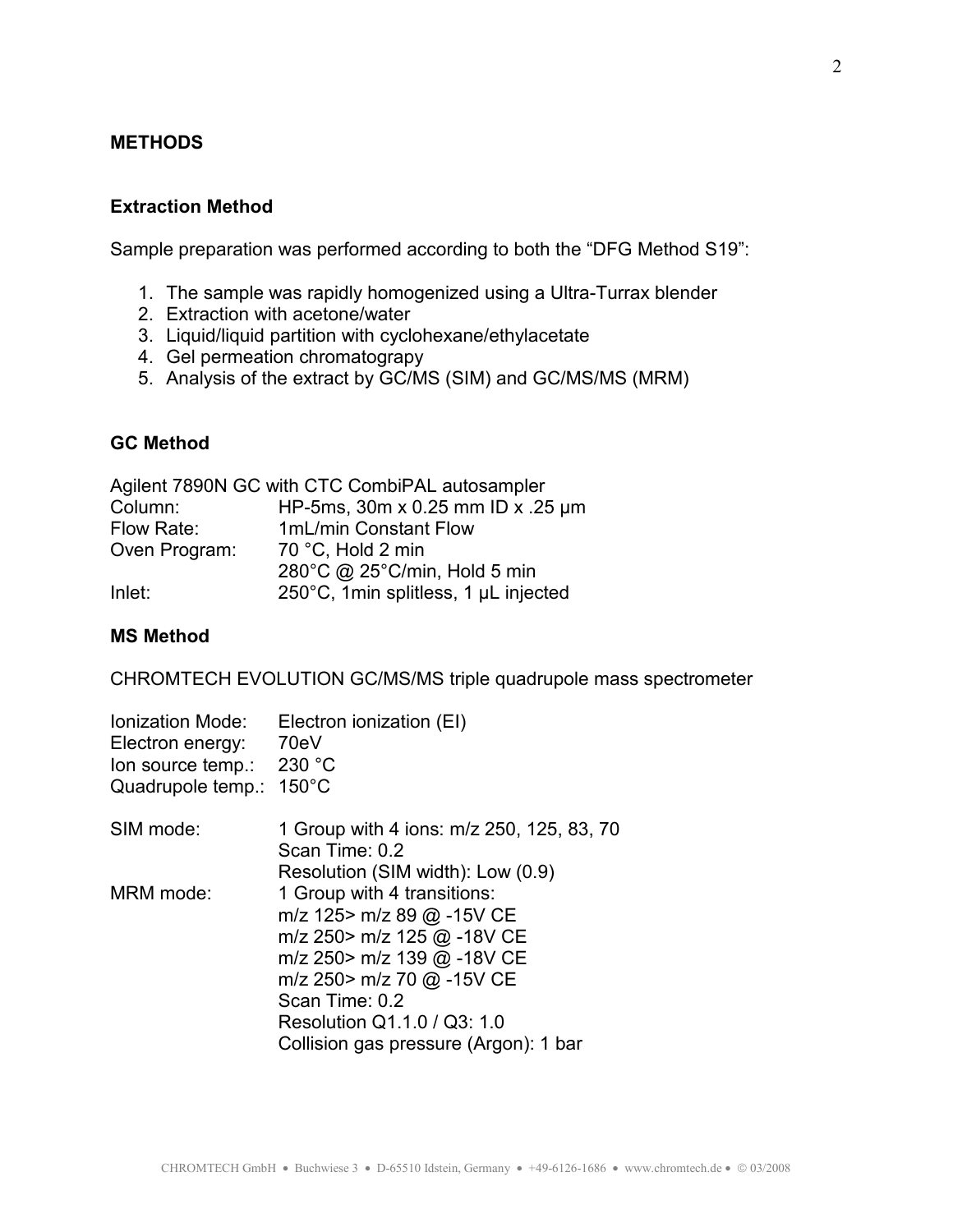

**Figure 1**: Green cabbage extract, target analyte Tebuconazol, 4 SIM traces (merged): m/z 250 ,m/z 125, m/z 83 ,m/z 70



**Figure 2**: Green cabbage extract, target analyte Tebuconazol, 4 MRM traces (merged): m/z 250>125@-18V,m/z 125>89@-15V, m/z 250>139@-18V ,m/z 250>70@-15V